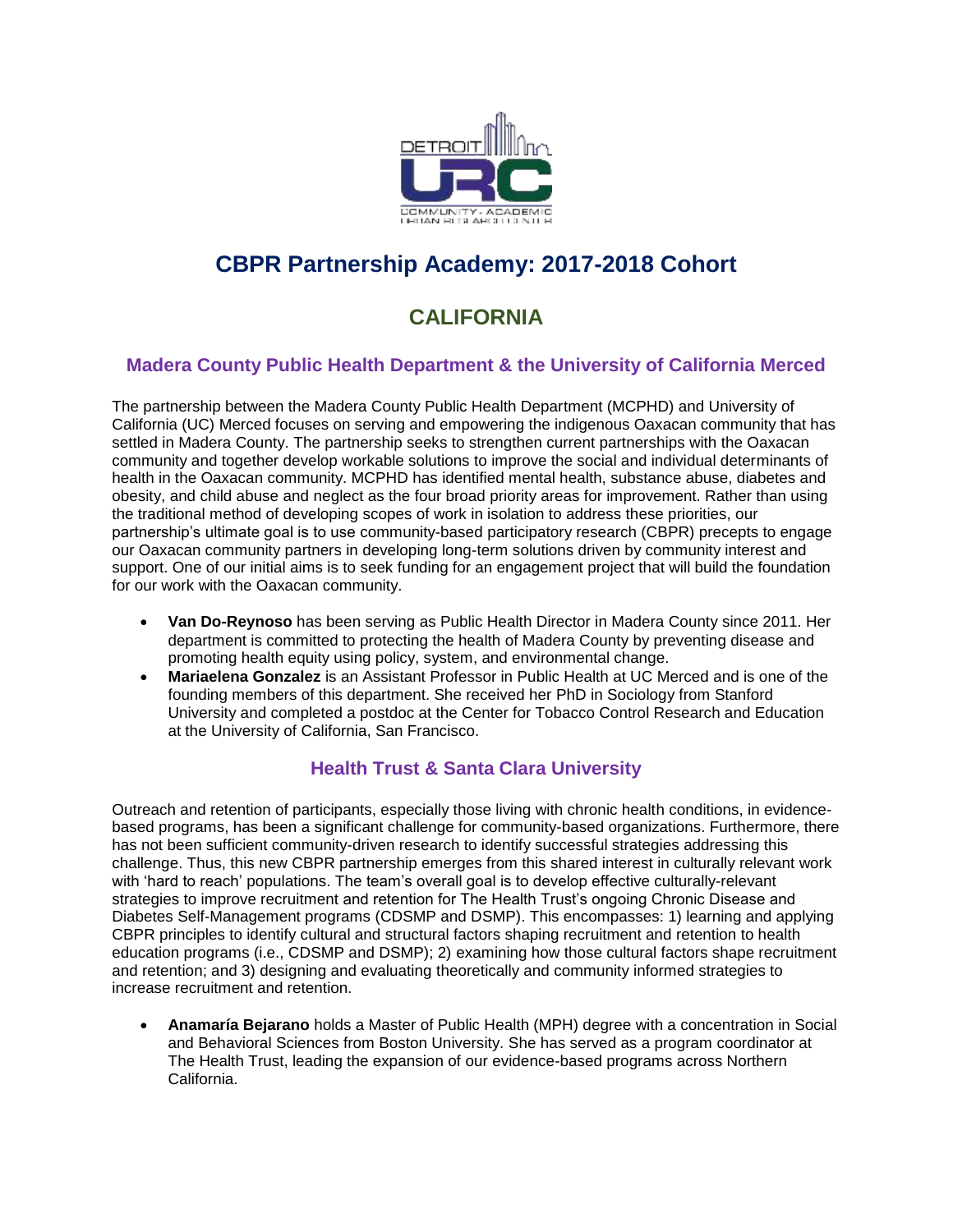- **Sonja Mackenzie** is Assistant Professor of Public Health at Santa Clara University (SCU). Her community-engaged scholarship focuses on intersections of gender and sexuality, racism and health in the United States. Her book, *Structural Intimacies: Sexual Stories in the Black AIDS Epidemic,* was published by Rutgers University Press in 2013. Her public health teaching and advocacy focuses on structural and policy changes for racial justice and health equity.
- **Jamie Chang** earned her PhD in Sociology from the University of California, San Francisco, and recently joined the Public Health faculty at SCU as an Assistant Professor. She has worked with Bay Area homelessness and substance use treatment organizations for over a decade using research approaches focused on community representation and engagement. Recently, she developed an innovative participant-guided walking methodology called the "docent method" that draws on CBPR approach.

### **Fighting Back Partnership & Touro University California**

Since 2009, Touro University California (TUC) Public Health Program and Fighting Back Partnership (FBP) Vallejo have partnered on teaching MPH classes and providing applied work practice opportunities in the community for MPH students. Approximately twice per year, FBP staff provides lectures and related training and supervision for students in TUC MPH classes. This is an opportunity to reinforce how community change theories and concepts relate to the specific activities and objectives of FBP community initiatives. FBP is an active member of TUC MPH Program's Community Advisory Council, and a TUC MPH faculty member is on FBP Board. They envision the following goals for their proposed CBPR partnership: 1) increase the capacity of TUC Public Health Program and FBP staff to apply CBPR goals, methods, and practices; 2) use CBPR to more effectively engage the Vallejo community in assessing and prioritizing community change initiatives; 3) increase authentic and equitable partnerships working collaboratively on strategies to address healthy equity; 4) promote community-academic collaboration and community capacity focused on health equity; and 5) increase level of civic engagement among community members in Vallejo to understand and address health inequities.

- **Mark Mora,** Civic Engagement Director, Fighting Back Partnership Vallejo, earned a Bachelor's degree in Communications from the University of California, San Diego. He oversees programs and initiatives at Fighting Back Partnership, a nonprofit in Vallejo that focus on health equity, youth development, and civic engagement.
- **Annette Aalborg,** DrPH, Professor and Chair of Community Health, Touro University California Public Health Program, earned her DrPH from the University of California, Berkeley, School of Public Health. She is a Professor and Chair of the Community Health Track in the Master of Public Health Program at Touro University California in Vallejo where she conducts communitybased research collaborating with schools and community organizations locally and internationally and mentors students.

# **CONNECTICUT**

#### **Junta for Progressive Action & Southern Connecticut State University**

Juntos Podemos is a collaboration between Junta for Progressive Action, a community-based advocacy and direct service agency that has worked with New Haven's residents, immigrants, and Spanishspeaking communities for over 48 years, and Southern Connecticut State, a student-centered university dedicated to academic excellence, access, social justice, and service for the public good. The goals of this project are to use the CBPR process to empower New Haven's Latino communities, shed light on health issues among Latinos in New Haven's Fair Haven neighborhood, and build a cornerstone for future collaboration between Junta and Southern. There is a long history of researchers in New Haven conducting studies about the city's vulnerable populations. This project seeks to shift this dynamic by allowing Latino residents, including monolingual and undocumented people, to pose and answer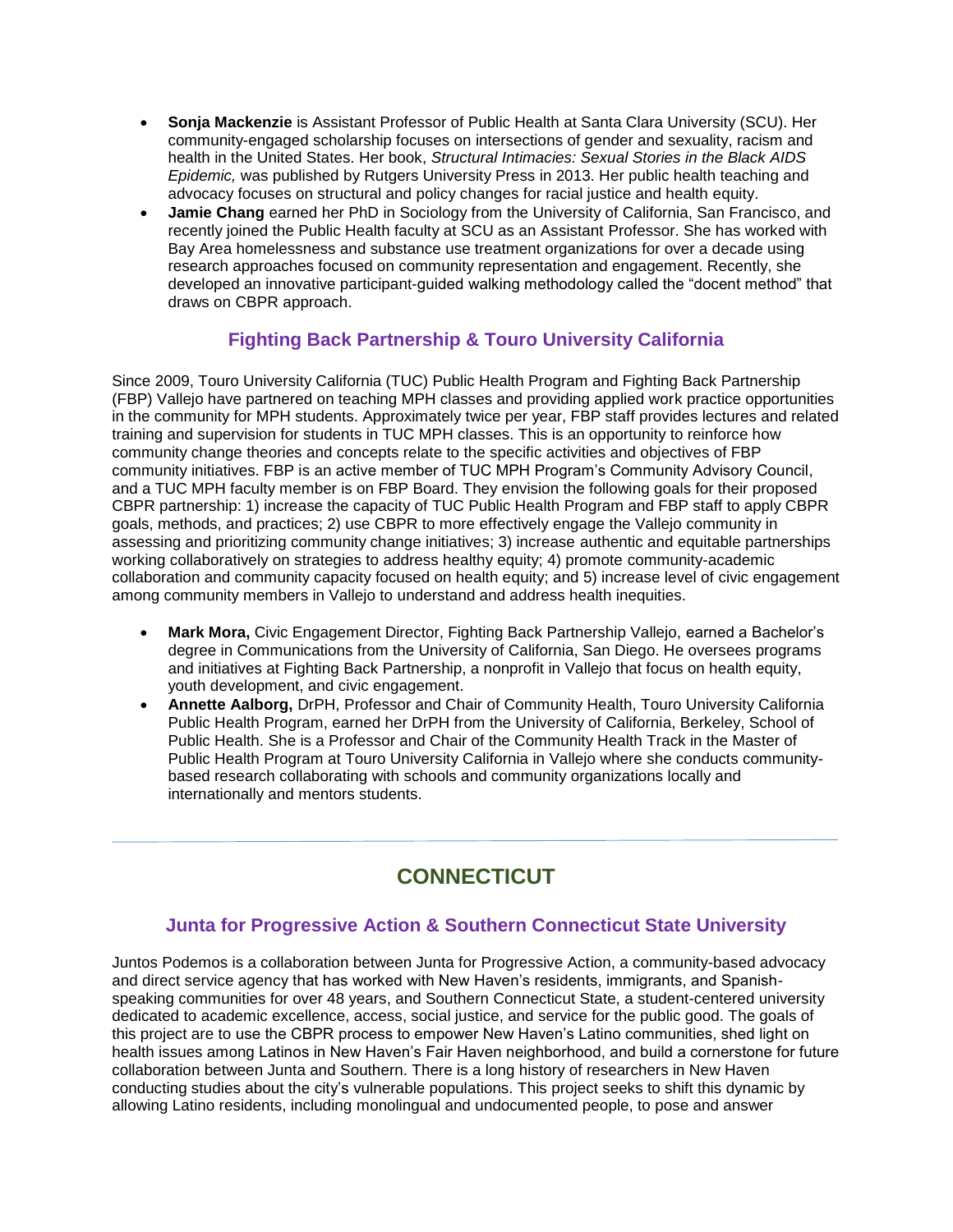questions about their own community. Sandra and Amy have been colleagues and friends for over 10 years and look forward to continuing to strengthen and build their relationship through this innovative training and research experience.

- **Sandra Trevino,** LCSW, has been the Executive Director of Junta for Progressive Action since 2007. She oversees all programs, including community collaborations with local universities.
- **Amy Smoyer,** MSW, PhD, is an Assistant Professor of Social Work at Southern CT State University. Her social work practice and program of research focuses on the lived experience of incarceration and the impact of this experience on psycho-social and health outcomes.

# **GEORGIA**

### **Redemption & Advancement Alliance, Inc. & Morehouse School of Medicine Prevention Research Center**

The goal of the CBPR partnership between the Redemption & Advancement Alliance, Inc. and the Morehouse

School of Medicine Prevention Research Center is to conduct CBPR related to men's health in our targeted communities in Atlanta, GA, along with establishing and maintaining a strategic focus for intervention. Some objectives are to: promote a co-learning and empowering process that attends to the social and health inequities that men face; integrate their knowledge and action for the mutual benefit of all partners; conduct projects as identified through this partnership; and create the evidence to support the men's health interventions and policies that reduce inequities in our target community.

- **Thomas Cotton** is the founder and CEO of Redemption & Advancement Alliance, Inc., an organization that provides services and exposure to new forms of access, which have helped thousands of incarcerated, formerly incarcerated, and at-risk people build better futures regardless of their past. He has almost 20 years of experience in training/coaching people to transform their lives by helping them identify the real issues and challenging them to make changes in their thinking and actions so their lives become significantly better.
- **Latrice Rollins,** PhD, MSW, is the Assistant Director of Evaluation and Institutional Assessment at Morehouse School of Medicine Prevention Research Center. She provides evaluation management and support for academic and community-based programs focused on public health research infrastructure, workforce development, and reducing health disparities.

# **MICHIGAN**

### **Arab Community Center for Economic & Social Services & Michigan State University**

This CBPR partnership represents the collaboration of Dr. Kaston D. Anderson-Carpenter, Assistant Professor of Psychology from Michigan State University, and Mona Abdallah-Hijazi, Public Health Coordinator from the Arab Community Center for Economic and Social Services (ACCESS). The main objectives of their partnership are to conduct research and gather data on substance abuse in the Arab American Community in Southeast Michigan, identify factors that contribute to elevated substance abuse in aforementioned community, and integrate the academic partner's research expertise with the community partner's experience and knowledge of the Arab American Community to develop and implement a promising, culturally appropriate research study. The knowledge, skills, and capabilities gained are expected to strengthen the existing community-academic partner relationship. The additional training and mentorship in using diverse research methodologies within a CBPR context will inform how the partnership will collect data on substance use in their community focus. Their long-term goal is to be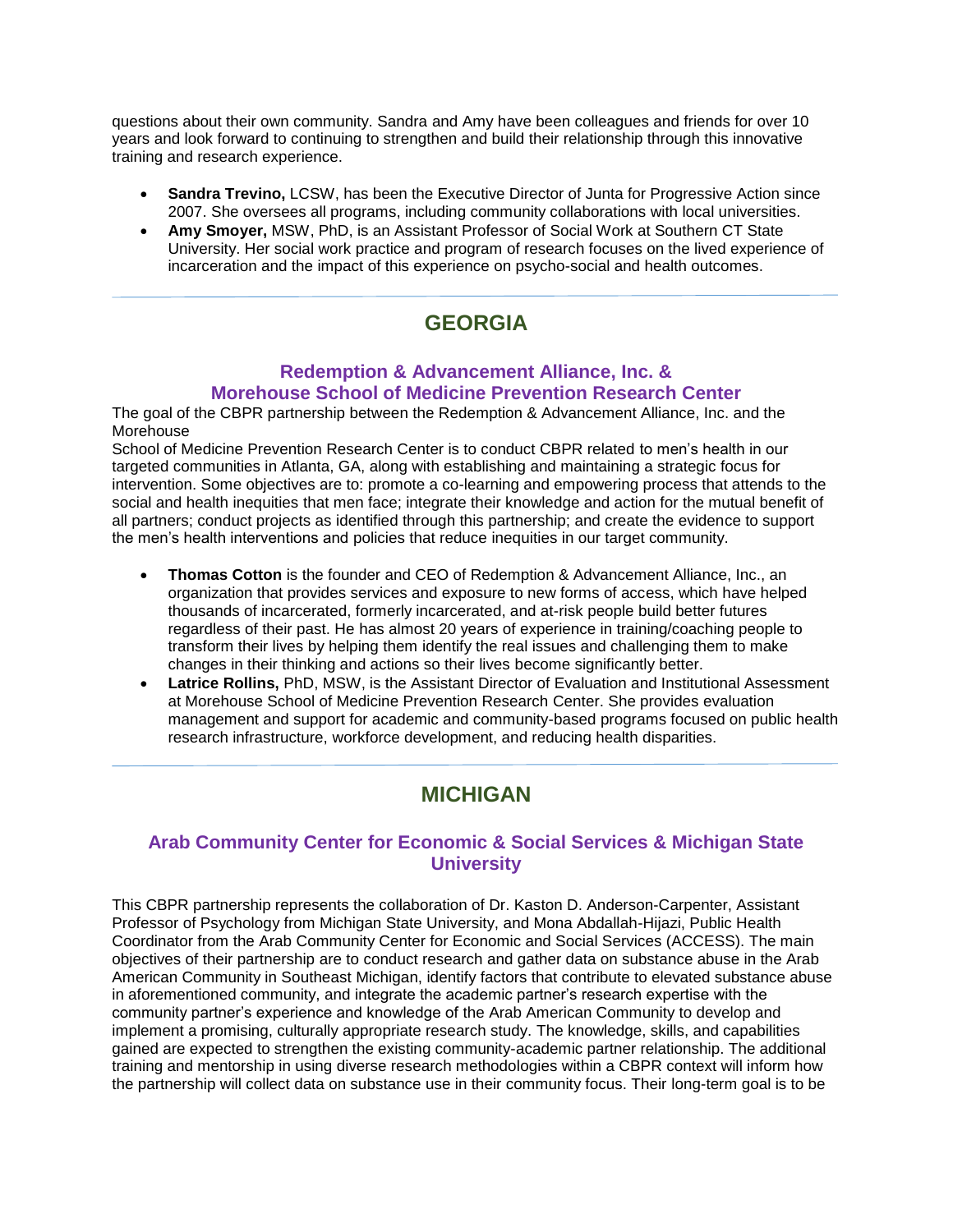able to disseminate their research to individuals and sectors within the Arab American Community, to the scientific community, and to policy makers who may serve as advocates for the Community.

- **Mona Abdallah-Hijazi,** Public Health Coordinator from the Arab Community Center for Economic and Social Services. She leads the ACCESS Substance Abuse Program (ASAP) Community Coalition, and has an MBA in Healthcare Administration.
- **Kaston D. Anderson-Carpenter,** Assistant Professor of Psychology at Michigan State University. He is a behavioral community psychologist and Board Certified Behavior Analyst, and studies health disparities in underserved communities.

# **MISSOURI**

#### **Pemiscot County Outreach Center & Saint Louis University College for Public Health and Social Justice**

With a working title of "*Building Positive Youth Development and Wellness in Southeast Missouri*," this rural/urban, community-academic partnership seeks to expand the life choices and improve the life chances of high needs youth in Pemiscot County, Missouri by: 1) actively engaging Pemiscot County youth in ongoing explorations of the challenges they face and the opportunities they seek; 2) strengthening existing partnerships with existing programs and resources in the community, and seeking out additional partnerships to address the felt needs of Pemiscot County youth; and, 3) developing interventions to enhance youth skills and empowering them to take their places in the community as contributing citizens.

- **Deborah A. Jones** is the Director of Outreach, Community Support Center in Caruthersville, MO.
- **Stephanie M. McClure** is an Assistant Professor in the Department of Behavioral Science/Health Education at Saint Louis University's College for Public Health and Social Justice.

### **NEW YORK**

#### **The Family Center & Columbia University**

The Family Center and the Social Intervention Group at Columbia University School of Social Work will work together to address the challenges of justice involving individuals, families, and communities in New York City. Their partnership's goal, which is aligned with their Community Collaborative Research Network's mission, is to strengthen community-researcher collaboration through training, education, research, and advocacy in order to inform and shape evidence-based, sustainable solutions to HIV, violence, substance use, mental health, and other co-occurring issues.

- **Vivian L. Presley** serves as Community Outreach Specialist and for The Family Center in Brooklyn, New York. She has worked for this organization since 2013. Vivian has a bachelor's degree in Theology from the International Theological Seminary of California.
- **Dawn Goddard-Eckrich** holds a doctoral degree in Health and Behavioral Studies from Columbia University and is an Associate Research Scientist at the Social Intervention Group. Her research interests include health disparities, social determinants of health, CBPR, and linkage to care.
- **Susan Poznyansky** serves as Coordinator for the Community Collaborative Research Network at the Social Intervention Group. She received a Master's degree in Social Work from Columbia University with a focus on family, youth, and children's services and a Bachelor's in Liberal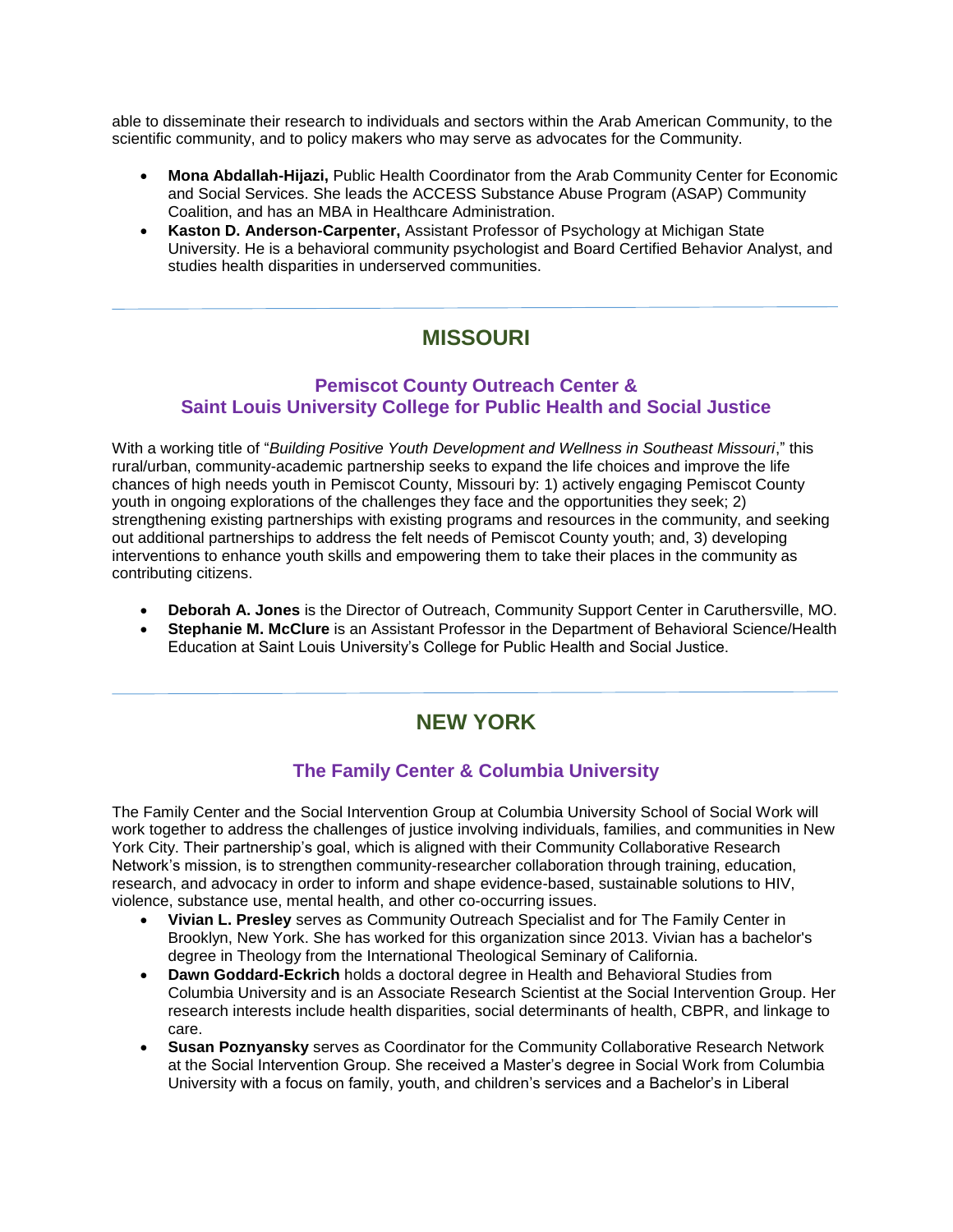Studies from Antioch University Seattle with a focus on Educational Leadership for Environmental and Social Justice.

### **NORTH CAROLINA**

### **Orange County Department on Aging & University of North Carolina at Chapel Hill**

The Orange County Department on Aging and the University of North Carolina at Chapel Hill will work together to learn and apply CBPR principles to address health disparities among rural older adults and older adults of color, living in Orange County, North Carolina. Orange County has a thriving, racially, and geographically diverse population of older adults. However, many of its rural residents, and residents of color, disproportionately experience the repercussions of adverse health effects such as loneliness, social isolation, and chronic diseases as a result of gaps in services (e.g., access and availability to nutritious food, transportation, and social connectivity). Thus, this partnership's main objectives are: 1) to use CBPR to engage older adults in the development, implementation, and evaluation of innovative interventions that aim to address health issues and the underlying determinants they deem important; 2) to monitor and evaluate their CBPR processes to develop systematic CBPR models for engaging older adults in Orange County and in similar settings; and 3) to enrich and encourage the intersection of aging and CBPR research while simultaneously impacting the well-being of older adults.

- **Yvette Garcia Missri** holds an MPH in Health Behavior from the UNC Gillings School of Global Public Health, and a J.D. from Boston College. Yvette serves as the Manager of several community-based and peer-to-peer, volunteer led programs at the Orange County Department on Aging (OCDoA) in North Carolina. Prior to her to public health training, Yvette worked as a gender-based violence trial attorney for approximately 11 years.
- **Tiffany L. Young** holds a PhD in Aging Studies and a Cognate in Evaluation from the University of South Florida. She is a postdoctoral fellow in the Center for Health Equity Research and the North Carolina Translational Research and Clinical Sciences Institute at UNC-Chapel Hill. Her current research interest includes using community-engaged approaches to involve older adults in the design, implementation, and evaluation of interventions that address broad community health issues.

#### **Communities in Partnership & University of North Carolina at Chapel Hill**

This CBPR team represents the collaboration between Camryn Smith, the Director of Communities in Partnership (CIP), and Dr. Danielle Spurlock, Assistant Professor of City and Regional Planning from the University of North Carolina at Chapel Hill. The goal of their initial collaboration was to create a framework that facilitates the assemblage and synthesis of technical and local information in a community vulnerable to gentrification and displacement. Given the inextricable link between health, community well-being, and economic development, this team sees CBPR as a sustainable way to move forward in our partnership. The knowledge and skills gained during the Academy will support ongoing efforts to understand the interplay between health outcomes, gentrification, and community development interventions. Additionally, their participation could help alter "parachute" research into marginalized communities throughout Chapel Hill and Durham as they model a different way for academic researchers to work with communities.

- **Camryn Smith,** Director of Communities In Partnership, oversees and organizes communitybased events, education processes, community development and organizing for addressing policy and systemic inequity for communities of color and materially poor peoples within their community in East Durham.
- **Danielle Spurlock** is Assistant Professor of City and Regional Planning at the University of North Carolina at Chapel Hill. Her work focuses on plan and policy implementation and addresses